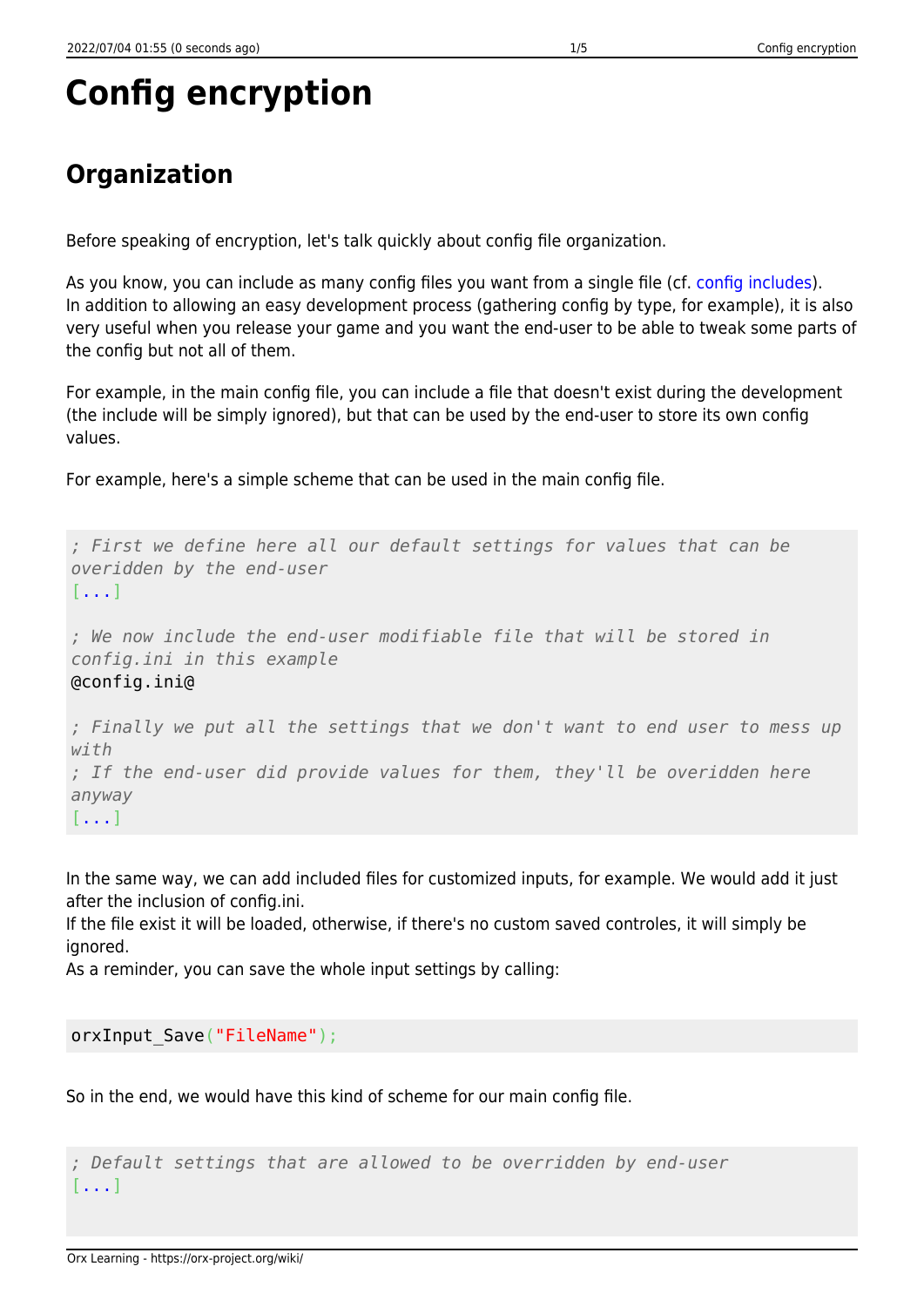```
; End-user custom settings
@config.ini@
; End-user custom inputs
@inputs.ini@
; Non-overridable config stuff (ie. everything else)
[...]
```
And, of course, you might not want the end-user to mess up with this file, so we now need to encrypt it when releasing our game.

# **Encryption**

Let's clear something about the encryption itself right now: it is not a safe encryption. It merely is a visual encryption that prevents human reading of your file. But it can be easily decrypted by someone that has your encryption key as it's a very fast, non-robust encryption.

Well, now that we've said that, let's see how we can use it!

First of all, we need an encryption key (or pass phrase). The longer, the better. If you don't provide any, orx's default one will be used, so you might want to change it for one of yours so that others can (too easily) decrypt your stuff.  $\bigcirc$ 

To set the encryption key, you need to call:

orxConfig SetEncryptionKey("MyVeryLongEncryptionKey");

Of course, as orx will load its main config file it is initialized, you need to issue the call to orxConfig SetEncryptionKey() before initializing orx. It would look something like this:

```
int main(int argc, char **argv)
{
  // Sets our encryption key
 orxConfig SetEncryptionKey("MyVeryLongEncryptionKey");
  // Executes orx for our game
 orx Execute(argc, argv, MyInit, MyRun, MyExit);
  // Done!
   return EXIT_SUCCESS;
}
```
<span id="page-1-0"></span>But one question remains: how can we encrypt our config files? There are two possible answers: either doing it by code (calling orxConfig Save("FileName", orxTRUE, MyFilterCallback)) or by using the command line tool called [orxCrypt](#page-1-0).  $\bigoplus$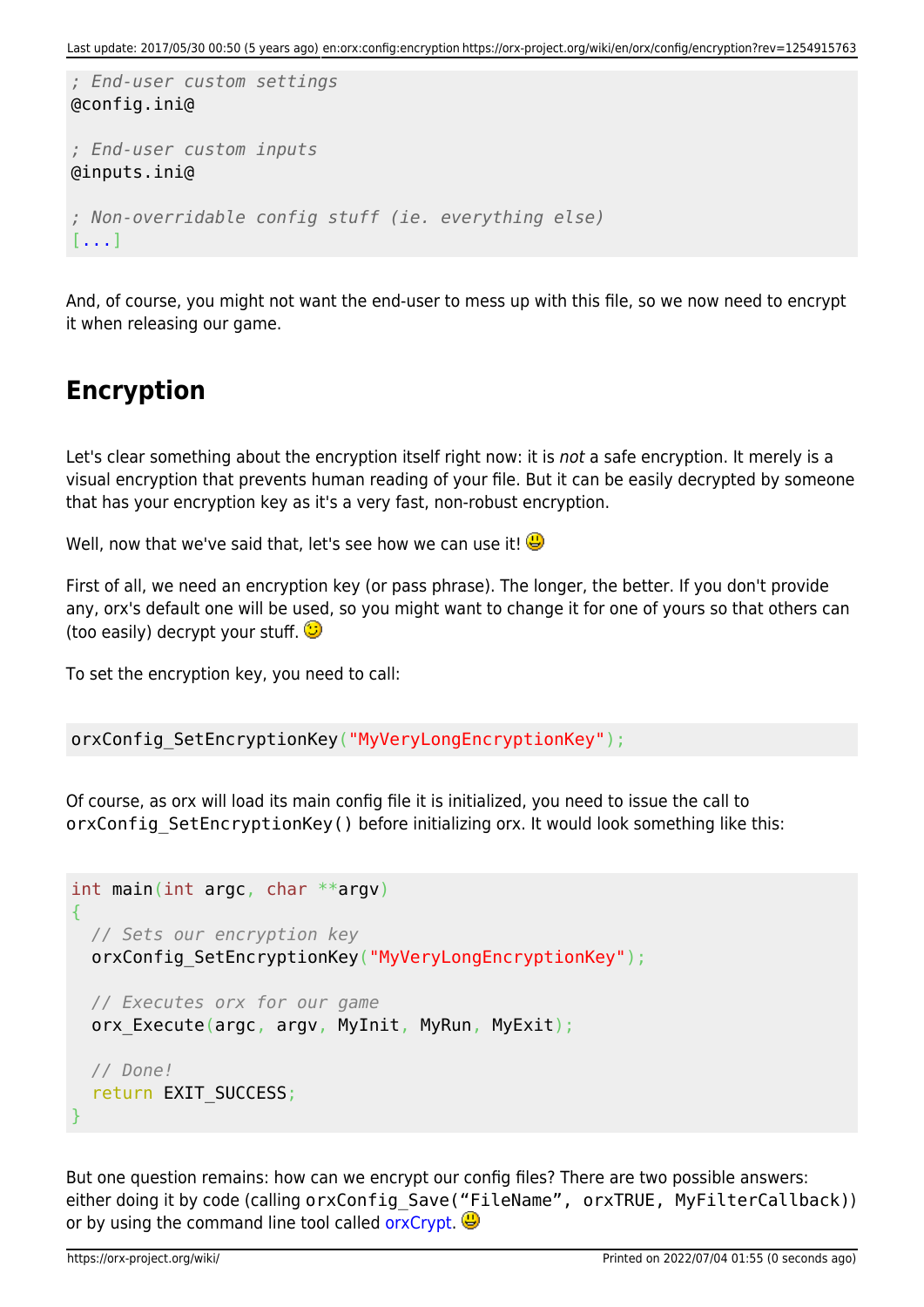# **orxCrypt**

orxCrypt is a command line tool available for all supported development platforms.<sup>[1\)](#page--1-0)</sup>

It can be used to merge multiple config files into a single one and perform encryption/decryption if requested.

orxCrypt accepts a number of command line parameters:

- [MANDATORY] a list of input files
- [OPTIONAL] a name for the merged output file
- [OPTIONAL] a key for encryption/decryption
- [OPTIONAL] a switch to save output in a non-encrypted way (by default output'll be encrypted)

Here's its syntax:

orxcrypt -f InputFile [+ ...] [-o OutputFile] [-k EncryptionKey] [-d]

You can display its help with

#### orxcrypt -h

For any parameter, help can be diplayed using its long name:

orxcrypt -h ParameterLongName

Let's now see the parameters in details.

## **Input file list**

#### **-f / --filelist**

The file list is mandatory. At least one file has to be provided and multiple files have to be separated by spaces. Unfortunately input files can't include spaces for now.

Syntax:

```
-f InputFile1 [InputFile2 ... InputFileN]
```
<span id="page-2-0"></span>If input files are encrypted with a user-provided key, you need to pass it to orxcrypt using its [encryption key parameter.](#page-2-0)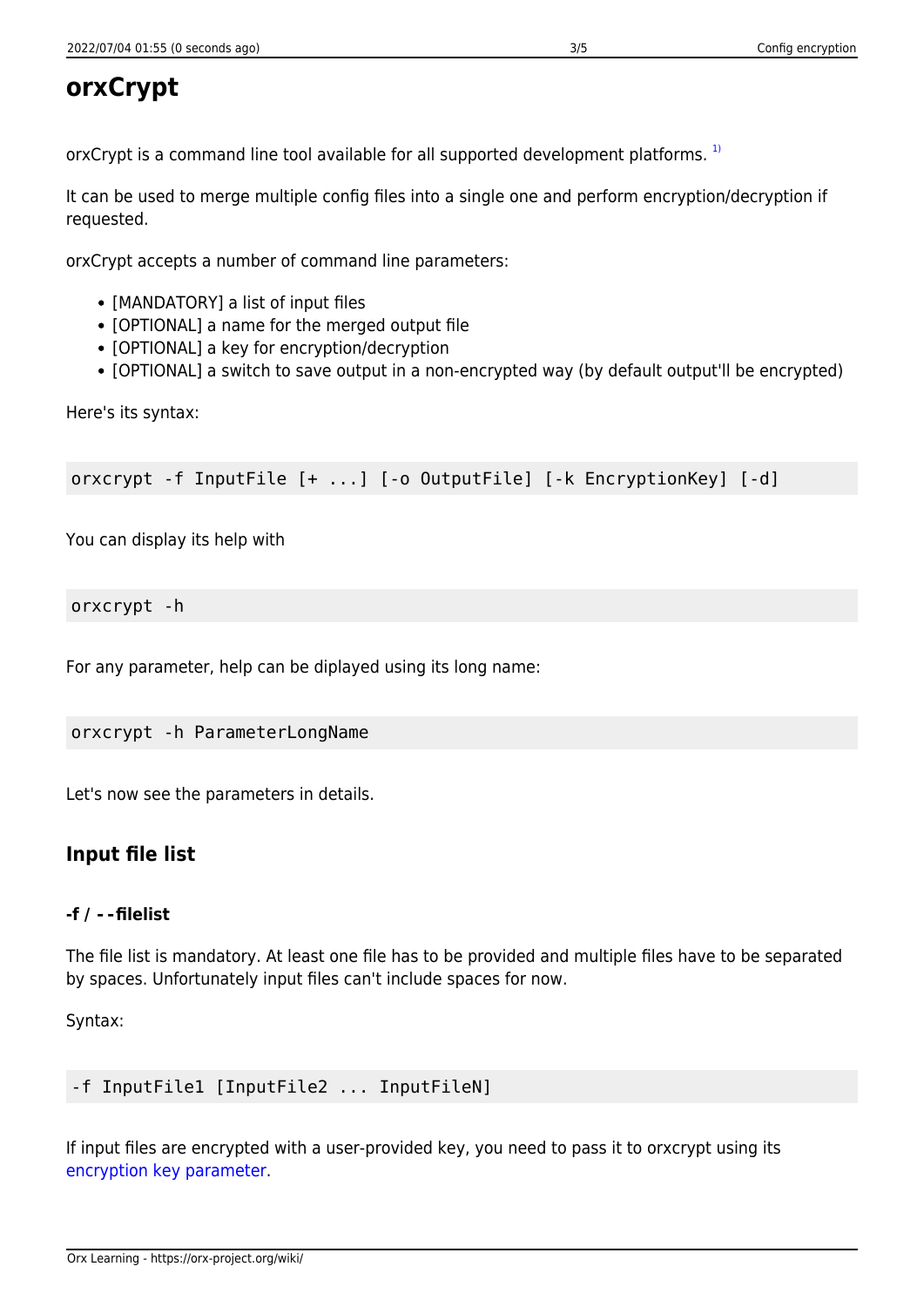## **Encryption key**

#### **-k / --key**

The encryption key parameter is optional. If it isn't provided, orx's default one will be used. The key is used for both decryption and encryption. OrxCrypt will figure by itself if your input files are encrypted or not.

Syntax:

#### -k EncryptionKey

NB: If your encryption key contains spaces, you won't be able to provide it via the command line. In this case, you'll have to provide it through orxCrypt's config file (orxcrypt.ini):

[Param]  $key = My encryption key contains spaces and can be provided here$ 

### **Output file**

#### **-o / --output**

The output parameter is optional. If none is provided, the merged output will be stored in orxcrypt.out.

Syntax:

#### -o OutputFile

### **Decryption**

#### **-d / --decrypt**

By default orxCrypt will encrypt the merged file, either by using the encryption key the user provided or by orx's default one.

However, if you want the output to be stored in a human readable format (ie. non-encrypted), you'll have to provide this parameter.

NB: You can still provide a custom encryption key if one or many of your input files are encrypted with that key.

Syntax:

-d